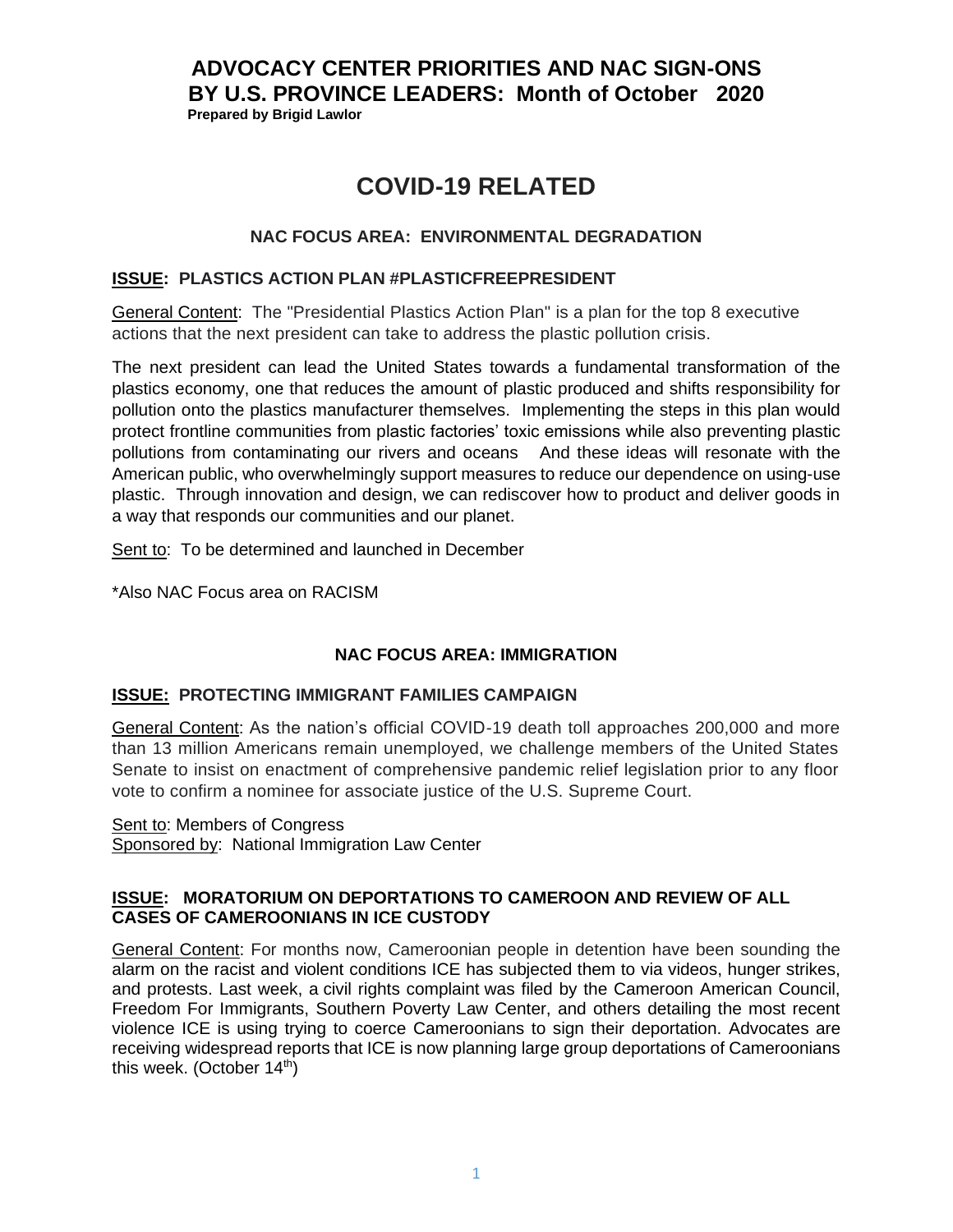Deportations are never safe, and immediate action is needed now on behalf of black migrants currently slated for imminent deportation. There is no safe way to deport people during a global pandemic.

Sent to: Members of the Congressional Black Caucus: Sponsored by: Detention Watch Network

\*Also NAC Focus area on RACISM

# **NAC FOCUS AREA: POVERTY**

#### **ISSUE: 'TELEHEALTH ACCESS DURING THE COVID-19 EMERGENCY' LETTER**

General Content: A request that the patient cost-sharing for telehealth visits for the duration of the COVID-19 Public Health Emergency be waived

Telehealth has proven to be critical to the populations we represent, but patient-cost sharing has varied significantly amongst insurers. We believe that waiving patient cost-sharing for telehealth removes a significant barrier to diagnosis and treatment which is critical when trying to slow the spread of a highly contagious disease in the midst of an economic downturn.

Sent to: AHIP - Matt Eyles, CEO, UnitedHealth Group - David Wichmann, CEO, Kaiser Foundation Health Plan, Inc. – Greg A. Adams, Chairman and CEO, Anthem, Inc. – Gail Boudreaux, President and CEO, Humana – Bruce Broussard, CEO, CVS Health – Larry J. Merlo, and CEO Health Care Service Corporation – Maurice Smith, President and CEO, Cigna Corporation – David Cordani, President and CEO

Sponsored by: American Diabetes Assn.

## **NAC FOCUS AREA: THE FOLLOWING INCLUDES ENVIRONMENT, POVERTY, RACISM, Violence, U.S. Policies that affect other countries,**

## **ISSUE: PANDEMIC PREVENTION PLAN**

General Content: Letter endorses the plan to end the current COVID-19 pandemic and prevent the pandemics of the future that is being advanced by Sen. Elizabeth Warren, Rep. Ro Khanna, and Rep. Barbara Lee.

- 1) First, Congress must invest in domestic programs, systems, and supply chains that will help, improve Americans' health outcomes, combat the spread of new disease, and ramp up public health capacity during global health emergencies.
- 2) Congress must support global public health efforts to identify and mitigate the spread of new diseases before they become global pandemics.
- 3) Congress must create at least 250,000 permanent, high-paying public health jobs to rebuild our depleted public health workforce and ensure the rapid deployment of contact tracers and other support workers during future pandemics.
- 4) Congress must address the systemic racism and discrimination embedded in our health care system and pass legislation ensuring that health care treatments, pandemic countermeasures, vaccines, and primary disease prevention measures are accessible for all.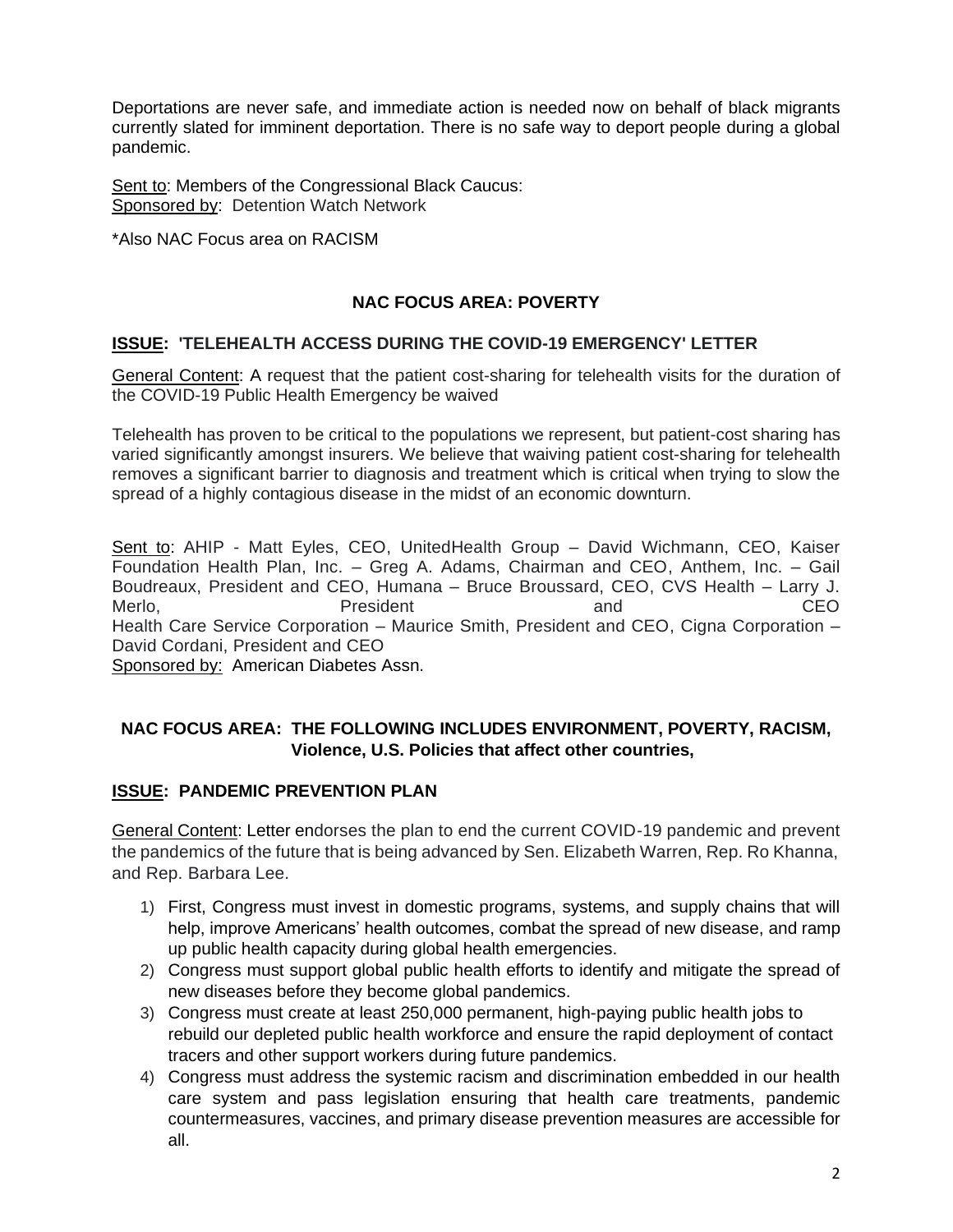5) Fifth, Congress must halt the environmental degradation that increases the likelihood of global pandemics.

Sent to: Majority Leader McConnell, Minority Leader Schumer, Speaker Pelosi, and Minority Leader McCarthy: Sponsored by: Right to Health

#### **NAC FOCUS AREA: HUMAN TRAFFICKING**

## **ISSUE: SURVIVORS AGENDA**

General Content Letter calls for resistance to that part of the Agenda that includes a call for full decriminalization of the sex trade, including buyers, pimps, and brothel owners, a move that based on research only increases cases of human trafficking in order to respond to growing demand while normalizing this type of sexual violence and exploitation against women and men. to as well. It also calls for them to shift their policy to the Equality Model which only decriminalizes the victims while providing them with needed resources and exit strategies and holds criminally accountable those responsible for the exploitation (buyers, pimps, etc.).

Sent to: Survivors Agenda Leadership Sponsored by: Sisters Against Human Trafficking

#### **NAC FOCUS AREA: IMMIGRATION**

## **ISSUE: ADOPTEE CITIZENSHIP ACT OF 2019 (revision)**

General Content: Although the Adoptee Citizenship Act has been introduced twice before, this is the first time that this legislation has reached large bipartisan support (54 Democrats and 31 Republicans). On September 23, Adoptees For Justice and Adoptee Rights Law Center submitted a statement about the Adoptee Citizenship Act of 2019 to the "Immigrants as Essential Workers during COVID-19" hearing in the House Subcommittee on Immigration and Citizenship-

H.R. 2731, the Adoptee Citizenship Act, closes the loophole in the Child Citizenship Act of 2000 that left the adopted children of thousands of Americans without citizenship. These children, who are now adults, have grown up without the protections intended by virtue of American adoption law. Adoptees without citizenship in the United States live in fear of separation from their families and the only home they have ever known.

Sent to: House Judiciary Committee Sponsored by: National Korean American Service & Education Consortium (NAKASEC)